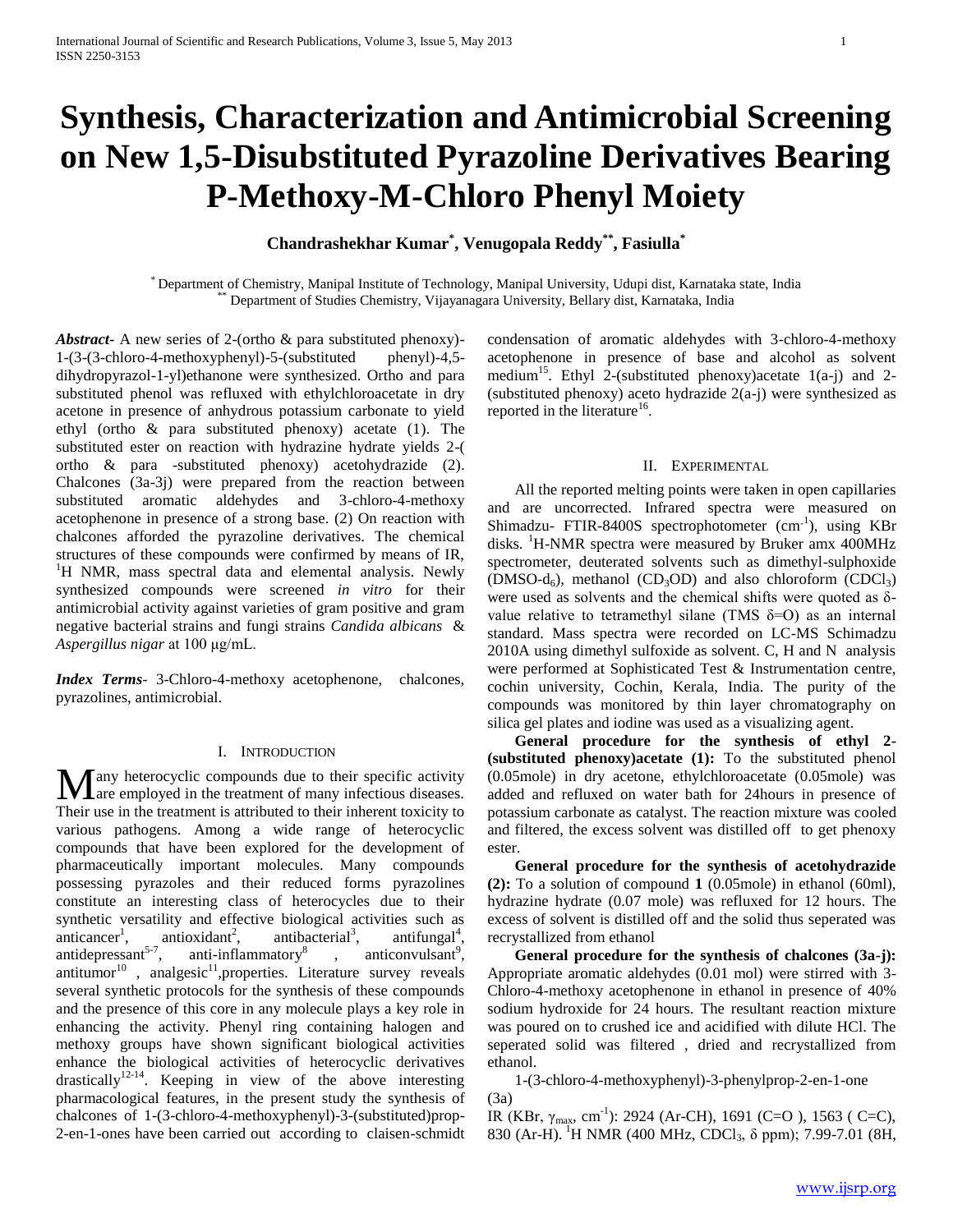m, Ar-H), 7.04 (1H, d, CH), 7.41 (1H, d, CH), 3.73 (3H, s, OCH<sub>3</sub>). MS (m/z): 273.4 (M<sup>+</sup>).

1-(3-chloro-4-methoxyphenyl)-3-(2,4-dichlorophenyl)prop-2-en-1-one (3b)

IR (KBr,  $\gamma_{\text{max}}$ , cm<sup>-1</sup>): 3024 (Ar-CH), 1698 (C=O), 1567 (C=C),

836 (Ar-H). <sup>1</sup>H NMR (400 MHz, CDCl<sub>3</sub>,  $\delta$  ppm); 7.75-7.10 (8H, m, Ar-H), 7.08 (1H, d, CH), 7.45 (1H, d, CH), 3.70 (3H, s, OCH<sub>3</sub>). MS (m/z): 342.34 (M<sup>+</sup>).

3-(5-bromo-2-hydroxyphenyl)-1-(3-chloro-4-

methoxyphenyl)prop-2-en-1-one (3c)

IR (KBr,  $\gamma_{\text{max}}$ , cm<sup>-1</sup>): 3028 (Ar-CH), 1712 (C=O), 1544 (C=C),

840 (Ar-H). <sup>1</sup>H NMR (400 MHz, CDCl<sub>3</sub>, δ ppm); 7.78-7.03 (8H,

m, Ar-H), 7.00 (1H, d, CH), 7.41 (1H, d, CH), 3.78 (3H, s, OCH<sub>3</sub>). MS (m/z): 368.60 (M<sup>+</sup>).

1-(3-chloro-4-methoxyphenyl)-3-(4-methoxyphenyl)prop-2-en-1 one (3d)

IR (KBr,  $\gamma_{\text{max}}$ , cm<sup>-1</sup>): 2978 (Ar-CH), 1699 (C=O), 1566 (C=C), 832 (Ar-H). <sup>1</sup>H NMR (400 MHz, CDCl<sub>3</sub>, δ ppm); 7.99-6.78 (8H, m, Ar-H), 7.01 (1H, d, CH), 7.41 (1H, d, CH), 3.81 (3H, s, OCH<sub>3</sub>). MS (m/z): 303.57 (M<sup>+</sup>).

1-(3-chloro-4-methoxyphenyl)-3-(2-hydroxyphenyl)prop-2-en-1 one (3e)

IR (KBr,  $\gamma_{\text{max}}$ , cm<sup>-1</sup>): 2900 (Ar-CH), 1708 (C=O), 1563 (C=C), 830 (Ar-H). <sup>1</sup>H NMR (400 MHz, CDCl<sub>3</sub>, δ ppm); 7.99-7.04 (8H, m, Ar-H), 7.07 (1H, d, CH), 7.48 (1H, d, CH), 3.78 (3H, s, OCH<sub>3</sub>). MS (m/z): 289.52 (M<sup>+</sup>).

1-(3-chloro-4-methoxyphenyl)-3-(4-nitrophenyl)prop-2-en-1-one (3f)

IR (KBr,  $\gamma_{\text{max}}$ , cm<sup>-1</sup>): 3007 (Ar-CH), 1715 (C=O), 1560 (C=C), 831 (Ar-H). <sup>1</sup>H NMR (400 MHz, CDCl<sub>3</sub>, δ ppm); 7.78-7.11 (8H, m, Ar-H), 7.05 (1H, d, CH), 7.44 (1H, d, CH), 3.78 (3H, s, OCH<sub>3</sub>). MS (m/z): 318.37 (M<sup>+</sup>).

1-(3-chloro-4-methoxyphenyl)-3-(2-methoxynaphthalen-1-

yl)prop-2-en-1-one (3g)

IR (KBr,  $\gamma_{\text{max}}$ , cm<sup>-1</sup>): 2935 (Ar-CH), 1707 (C=O),1567 (C=C) 834 (Ar-H). <sup>1</sup>H NMR (400 MHz, CDCl<sub>3</sub>, δ ppm); 7.86-7.05 (8H, m, Ar-H), 7.08 (1H, d, CH), 7.47 (1H, d, CH), 3.77 (3H, s, OCH<sub>3</sub>). MS (m/z): 353.77 (M<sup>+</sup>).

1-(3-chloro-4-methoxyphenyl)-3-(4-chlorophenyl)prop-2-en-1 one (3h)

IR (KBr,  $\gamma_{\text{max}}$ , cm<sup>-1</sup>): 3001 (Ar-CH), 1710 (C=O), 1568 (C=C) 835 (Ar-H). <sup>1</sup>H NMR (400 MHz, CDCl<sub>3</sub>,  $\delta$  ppm); 7.55-7.01 (8H, m, Ar-H), 7.45 (1H, d, CH), 6.95 (1H, d, CH), 3.75 (3H, s, OCH<sub>3</sub>). MS (m/z): 308.07 (M<sup>+</sup>).

1-(3-chloro-4-methoxyphenyl)-3-(4-hydroxyphenyl)prop-2-en-1 one (3i)

IR (KBr,  $\gamma_{\text{max}}$ , cm<sup>-1</sup>): 2995 (Ar-CH), 1697 (C=O), 1566 (C=C) 838 (Ar-H). <sup>1</sup>H NMR (400 MHz, CDCl<sub>3</sub>, δ ppm); 7.68-7.09 (8H, m, Ar-H), 7.95 (1H, d, CH), 6.95 (1H, d, CH), 3.77 (3H, s, OCH<sub>3</sub>). MS (m/z): 289.62 (M<sup>+</sup>).

1-(3-chloro-4-methoxyphenyl)-3-p-tolylprop-2-en-1-one (3j)

IR (KBr,  $\gamma_{\text{max}}$ , cm<sup>-1</sup>): 2970 (Ar-CH), 1696 (C=O),1568 (C=C) 832 (Ar-H). <sup>1</sup>H NMR (400 MHz, CDCl<sub>3</sub>, δ ppm); 7.90-6.90 (8H, m, Ar-H), 7.91 (1H, d, CH), 7.11 (1H, d, CH), 3.70 (3H, s, OCH<sub>3</sub>). MS (m/z): 287.75 (M<sup>+</sup>).

 **General procedure for the synthesis of 2-(ortho & para substituted phenoxy)-1-(3-(3-chloro-4-methoxyphenyl)-5- (substituted phenyl)-4,5-dihydropyrazol-1-yl)ethanone (4a-j):** 

To a solution of chalcone (0.01 mol) in ethanol, acetohydrazide (0.01 mol) was added . The mixture was refluxed for 8-10 hours in presence of catalytic amount of glacial acetic acid and left overnight. The reaction mixture was poured onto crushed ice and the solid mass that seperated out was filtered, washed with ethanol, dried and recrystallized from DMF

1-(3-(3-chloro-4-methoxyphenyl)-5-phenyl-4,5-dihydropyrazol-1-yl)-2-phenoxyethanone (4a)

IR (KBr,  $\gamma_{\text{max}}$ , cm<sup>-1</sup>): 3040 (Ar-CH), 1675 (C=O), 1590 (C=C), 1510(N-N). <sup>1</sup>H NMR (400 MHz, CDCl<sub>3</sub>,  $\delta$  ppm); 8.27-7.67 (13H,m, Ar), 5.35-5.26 (1H,dd, Hx of pyrazoline), 4.70 (2H,s,OCH2), 3.75(3H,s,OCH3), 3.53-3.48 (1H,dd,Hb of CH2 of pyrazoline), 3.25-3.18 (1H,Ha of CH2 of pyrazoline). MS (m/z):  $433.29$  (M<sup>+</sup>).

1-(3-(3-chloro-4-methoxyphenyl)-5-(2,4-dichlorophenyl)-4,5 dihydropyrazol-1-yl)-2-(2-chlorophenoxy)ethanone (4b)

IR (KBr,  $\gamma_{\text{max}}$ , cm<sup>-1</sup>): 3028 (Ar-CH), 1688 (C=O), 1546 (C=C), 1520(N-N). <sup>1</sup>H NMR (400 MHz, CDCl<sub>3</sub>, δ ppm); 8.27-7.67 (10H,m, Ar), 5.40-5.29 (1H,dd, Hx of pyrazoline), 4.50 (2H,s,OCH2), 3.72(3H,s,OCH3), 3.55-3.50 (1H,dd,Hb of CH2 of pyrazoline), 3.20-3.13 (1H,Ha of CH2 of pyrazoline). MS (m/z):  $537.13$  (M<sup>+</sup>).

1-(5-(5-bromo-2-hydroxyphenyl)-3-(3-chloro-4-methoxyphenyl)- 4,5-dihydropyrazol-1-yl)-2-(2,4,6-trichlorophenoxy)ethanone (4c)

IR (KBr, γ<sub>max</sub>, cm<sup>-1</sup>): 3497(OH), 3030 (Ar-CH), 1690 (C=O), 1548 (C=C), 1518 (N-N). <sup>1</sup>H NMR (400 MHz, CDCl<sub>3</sub>, δ ppm); 10.20 (1H,s,OH), 8.30-7.67 (8H,m, Ar), 5.38-5.29 (1H,dd, Hx of pyrazoline), 4.59 (2H,s,OCH2), 3.72(3H,s,OCH3), 3.51-3.46 (1H,dd,Hb of CH2 of pyrazoline), 3.23-3.16 (1H,Ha of CH2 of pyrazoline). MS  $(m/z)$ : 632.07  $(M^{\dagger})$ .

1-(3-(3-chloro-4-methoxyphenyl)-5-(4-methoxyphenyl)-4,5 dihydropyrazol-1-yl)-2-(4-hydroxyphenoxy)ethanone (4d)

IR (KBr,  $\gamma_{\text{max}}$ , cm<sup>-1</sup>): 3500 (OH), 3021 (Ar-CH), 1686 (C=O), 1588 (C=C), 1515 (N-N). <sup>1</sup>H NMR (400 MHz, CDCl<sub>3</sub>, δ ppm); 9.83 (1H,s,OH) , 8.27-7.67 (11H,m, Ar), 5.35-5.26 (1H,dd, Hx of pyrazoline), 4.56 (2H,s,OCH2), 3.73(3H,s,OCH3), 3.72(3H,s,OCH3) 3.53-3.48 (1H,dd,Hb of CH2 of pyrazoline), 3.25-3.18 (1H, Ha of CH2 of pyrazoline). MS (m/z):  $479.52 \, (M^+)$ . 1-(3-(3-chloro-4-methoxyphenyl)-5-(2-hydroxyphenyl)-4,5-

dihydropyrazol-1-yl)-2-(4-nitrophenoxy)ethanone (4e)

IR (KBr, γ<sub>max</sub>, cm<sup>-1</sup>): 3310 (OH), 3098 (Ar-CH), 1694 (C=O), 1535 (C=C), 1517(N-N). <sup>1</sup>H NMR (400 MHz, CDCl<sub>3</sub>, δ ppm); 10.01 (1H,s,OH) , 8.00-7.67 (11H,m, Ar), 5.65-5.56 (1H,dd, Hx of pyrazoline), 4.50 (2H,s,OCH2), 3.67 (3H,s,OCH3), 3.55-3.50 (1H,dd,Hb of CH2 of pyrazoline), 3.20-3.13 (1H,Ha of CH2 of pyrazoline). MS  $(m/z)$ : 494.19  $(M^{\dagger})$ .

2-(4-bromophenoxy)-1-(3-(3-chloro-4-methoxyphenyl)-5-(4 nitrophenyl)-4,5-dihydropyrazol-1-yl)ethanone (4f)

IR (KBr,  $\gamma_{\text{max}}$ , cm<sup>-1</sup>): 3008 (Ar-CH), 1699 (C=O), 1583 (C=C), 1515 (N-N). <sup>1</sup>H NMR (400 MHz, CDCl<sub>3</sub>, δ ppm); 7.57-6.67 (11H,m, Ar), 5.42-5.33 (1H,dd, Hx of pyrazoline), 4.36 (2H,s,OCH2), 3.70(3H,s,OCH3), 3.50-3.45 (1H,dd,Hb of CH2 of pyrazoline), 3.19-3.12 (1H,Ha of CH2 of pyrazoline). MS (m/z):  $557.39$  (M<sup>+</sup>).

1-(3-(3-chloro-4-methoxyphenyl)-5-(2-methoxynaphthalen-1-yl)- 4,5-dihydro pyrazol-1-yl)-2-(4-methoxyphenoxy)ethanone (4g)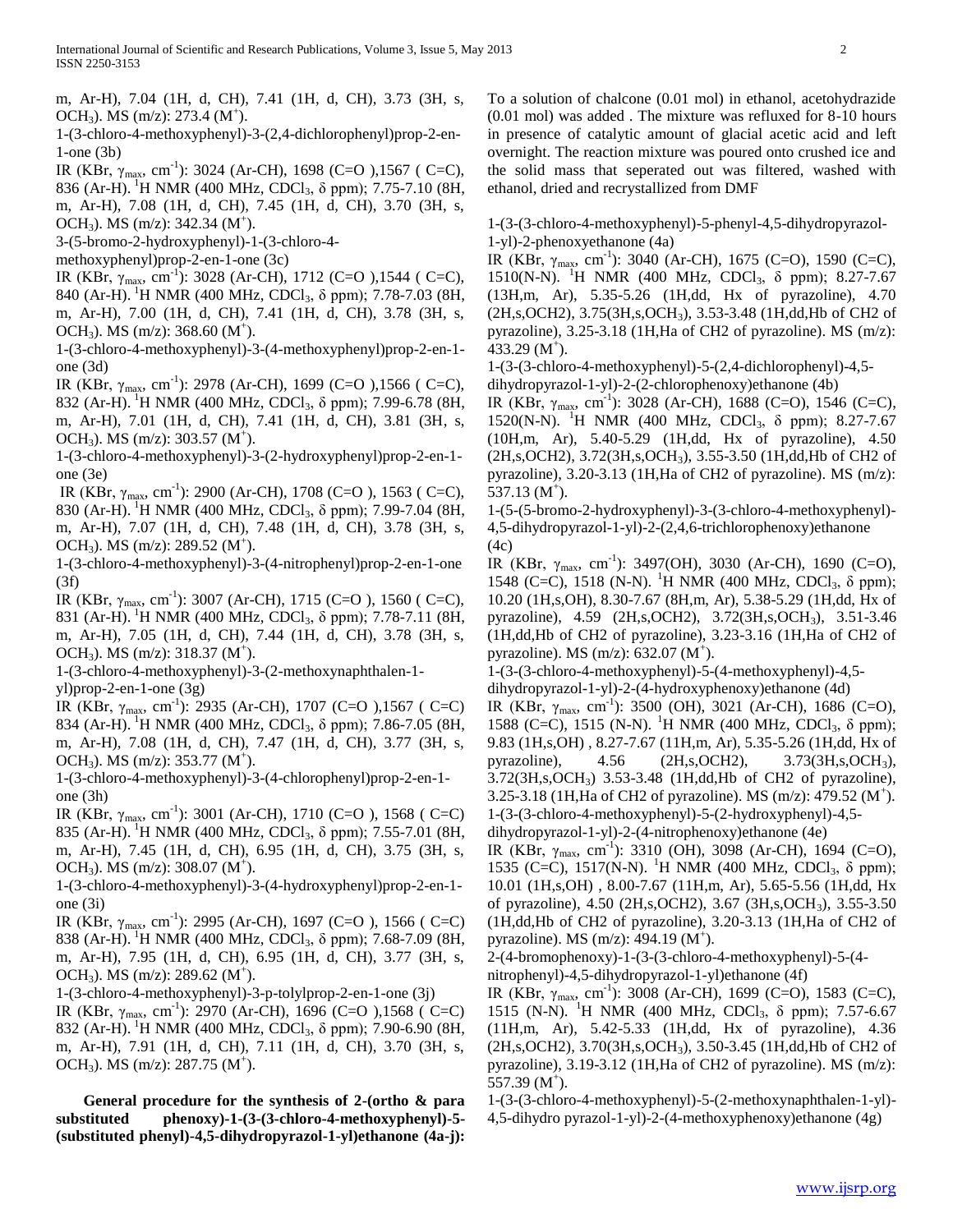IR (KBr,  $\gamma_{\text{max}}$ , cm<sup>-1</sup>): 3038 (Ar-CH), 1679 (C=O), 1590 (C=C), 1515(N-N). <sup>1</sup>H NMR (400 MHz, CDCl<sub>3</sub>, δ ppm); 8.27-6.83 (13H,m, Ar), 5.37-5.20 (1H,dd, Hx of pyrazoline), 4.50 (2H,s,OCH2), 3.73(6H,s,OCH3), 3.72(3H,s,OCH3), 3.58-3.48 (1H,dd,Hb of CH2 of pyrazoline), 3.20-3.14 (1H,Ha of CH2 of pyrazoline). MS  $(m/z)$ : 529.08  $(M^+)$ .

1-(3-(3-chloro-4-methoxyphenyl)-5-(4-chlorophenyl)-4,5-

dihydropyrazol-1-yl)-2-(2,4-dichlorophenoxy)ethanone (4h)

IR (KBr,  $\gamma_{\text{max}}$ , cm<sup>-1</sup>): 3001 (Ar-CH), 1700 (C=O), 1590 (C=C), 1513(N-N). <sup>1</sup>H NMR (400 MHz, CDCl<sub>3</sub>, δ ppm); 8.11-7.13 (10H,m, Ar), 4.99-4.90 (1H,dd, Hx of pyrazoline), 4.83 (2H,s,OCH2), 3.73(3H,s,OCH3), 3.54-3.47 (1H,dd,Hb of CH2 of pyrazoline), 3.25-3.18 (1H,Ha of CH2 of pyrazoline). MS (m/z):  $537.13$  (M<sup>+</sup>).

1-(3-(3-chloro-4-methoxyphenyl)-5-(4-hydroxyphenyl)-4,5 dihydropyrazol-1-yl)-2-(2-hydroxyphenoxy)ethanone (4i)

IR (KBr,  $\gamma_{\text{max}}$ , cm<sup>-1</sup>): 3498 (OH), 3040 (Ar-CH), 1682 (C=O), 1596 (C=C), 1513(N-N). <sup>1</sup>H NMR (400 MHz, CDCl<sub>3</sub>, δ ppm); 10.20 (2H,s,OH) , 8.27-7.67 (11H,m, Ar), 5.35-5.26 (1H,dd, Hx of pyrazoline), 4.56 (2H,s,OCH2), 3.73(3H,s,OCH3), 3.53-3.48 (1H,dd,Hb of CH2 of pyrazoline), 3.25-3.18 (1H,Ha of CH2 of pyrazoline). MS  $(m/z)$ : 465.17  $(M^+)$ .

1-(3-(3-chloro-4-methoxyphenyl)-5-p-tolyl-4,5-dihydropyrazol-1-yl)-2-(4-chlorophenoxy)ethanone (4j)

IR (KBr,  $\gamma_{\text{max}}$ , cm<sup>-1</sup>): 3066 (Ar-CH), 1682 (C=O), 1596 (C=C), 1513(N-N). <sup>1</sup>H NMR (400 MHz, CDCl<sub>3</sub>,  $\delta$  ppm); 8.21-7.00 (11H,m, Ar), 5.45-5.36 (1H,dd, Hx of pyrazoline), 4.66 (2H,s,OCH2), 3.77(3H,s,OCH3), 3.53-3.48 (1H,dd,Hb of CH2 of pyrazoline), 3.25-3.18 (1H,Ha of CH2 of pyrazoline), 2.19  $(H, s, CH_3)$  MS (m/z): 482.17 (M<sup>+</sup>).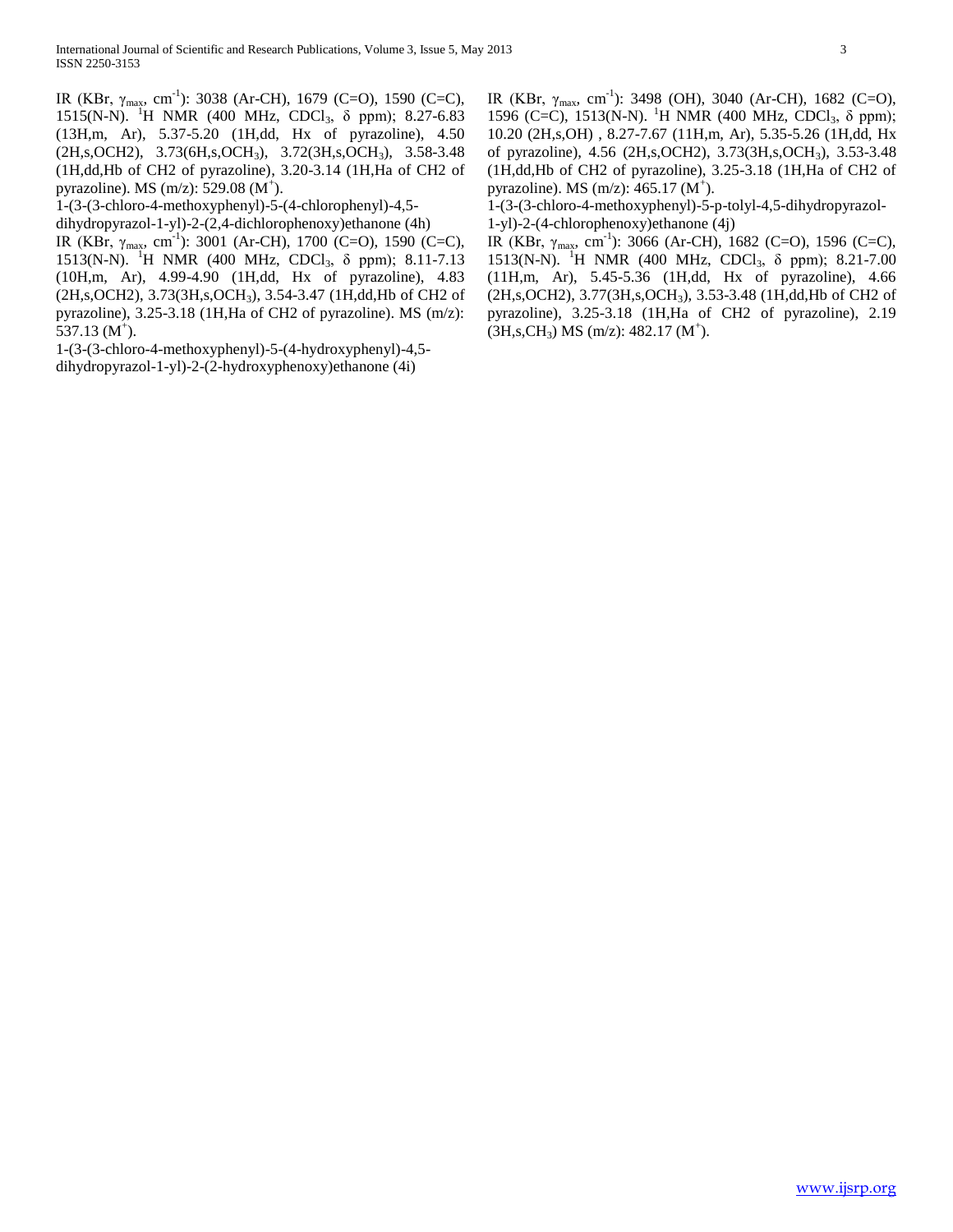International Journal of Scientific and Research Publications, Volume 3, Issue 5, May 2013 4 ISSN 2250-3153



## **Table I: Physicochemical data of chalcone derivatives (3a-j).**

| Code | $\mathbf{R}_1$ | <b>Molecular</b><br>Formula | M.W              | Melting<br>$Point(^{\circ}C)$ | Rf   | % yield |
|------|----------------|-----------------------------|------------------|-------------------------------|------|---------|
| 3a   | $-H(Phenyl)$   | $C_{16}H_{13}ClO_2$         | 272.72<br>212.14 | 50<br>1 J 4                   | 0.87 | 84      |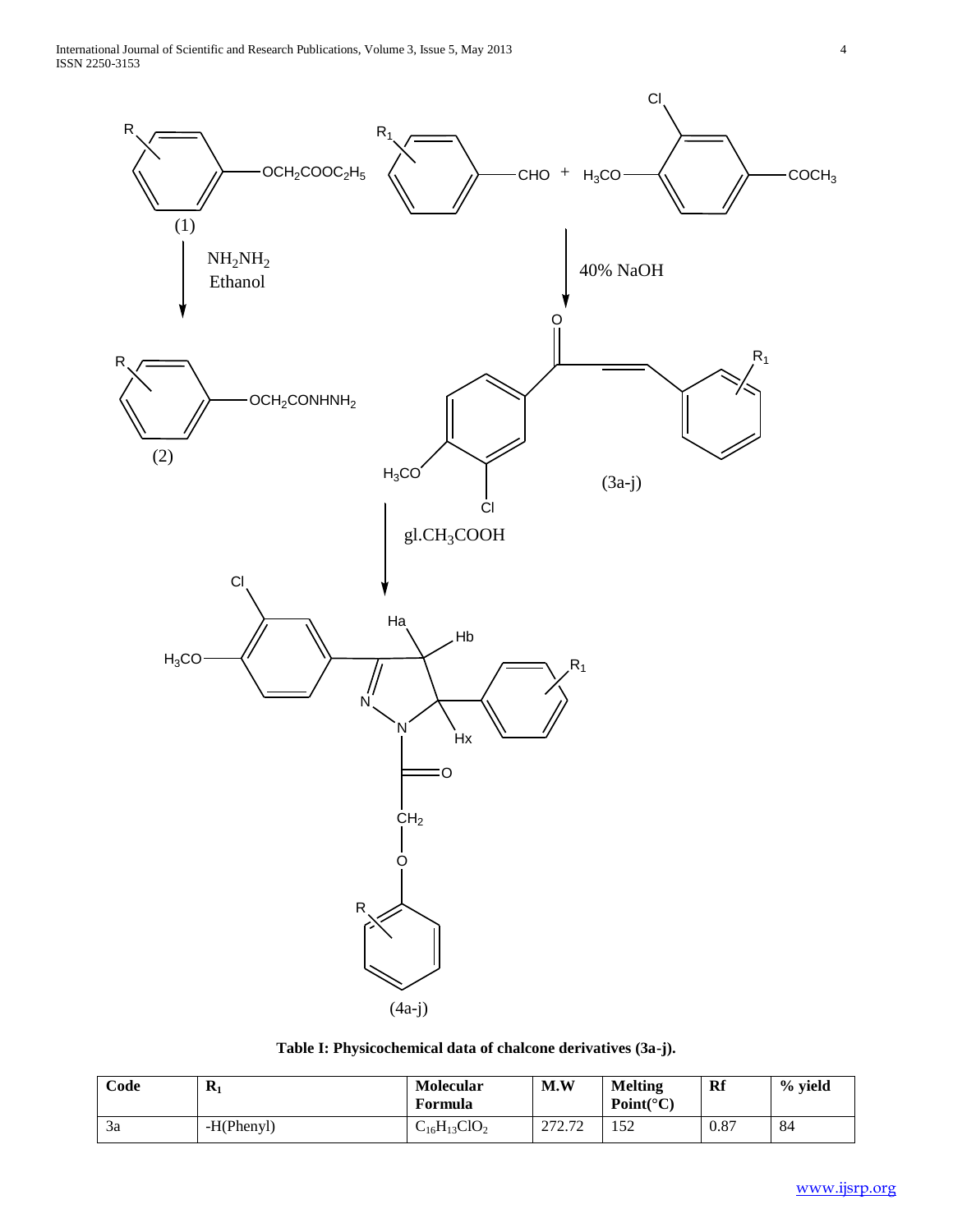International Journal of Scientific and Research Publications, Volume 3, Issue 5, May 2013 5 ISSN 2250-3153

| 3 <sub>b</sub> | $-2,4$ -Cl             | $C_{16}H_{11}Cl_3O_2$ | 341.61 | 174 | 0.65 | 80 |
|----------------|------------------------|-----------------------|--------|-----|------|----|
| 3c             | $-5-Br,2-OH$           | $C_{16}H_{12}BrClO_3$ | 367.62 | 186 | 0.72 | 90 |
| 3d             | $-4$ -OCH <sub>3</sub> | $C_{17}H_{15}ClO_3$   | 302.75 | 140 | 0.81 | 78 |
| 3e             | $-2-OH$                | $C_{16}H_{13}ClO_3$   | 288.72 | 176 | 0.56 | 86 |
| 3f             | $4-NO2$                | $C_{16}H_{12}CINO_4$  | 317.72 | 90  | 0.60 | 80 |
| 3g             | $-2-OCH3-H(Naphthyl)$  | $C_{21}H_{17}ClO_3$   | 352.81 | 191 | 0.59 | 88 |
| 3h             | $-4-C1$                | $C_{16}H_{12}Cl_2O_2$ | 307.17 | 158 | 0.74 | 68 |
| 3i             | $-4-OH$                | $C_{16}H_{13}ClO_3$   | 288.72 | 138 | 0.68 | 79 |
| 3i             | $-4$ -CH <sub>3</sub>  | $C_{17}H_{15}ClO_2$   | 286.75 | 124 | 0.90 | 76 |
|                |                        |                       |        |     |      |    |

**Table II: physicochemical data of pyrazoline derivatives (4a-j).**

| Code           | $\mathbf R$            | $R_1$                  | <b>Molecular</b><br>Formula | M.W    | M.P<br>$({}^{\circ}C)$ | Rf   | $\frac{0}{0}$<br>yield | Element % cal (found) |        |             |
|----------------|------------------------|------------------------|-----------------------------|--------|------------------------|------|------------------------|-----------------------|--------|-------------|
|                |                        |                        |                             |        |                        |      |                        | $\mathbf C$           | H      | $\mathbf N$ |
| 4a             | $-H$                   | $-H(Phenyl)$           | $C_{25}H_{21}C1N_2O_3$      | 432.89 | 192                    | 0.57 | 72                     | 69.30                 | 4.85   | 6.46        |
|                |                        |                        |                             |        |                        |      |                        | (69.27)               | (4.87) | (6.43)      |
| 4 <sub>b</sub> | $-2-C1$                | $-2,4$ -Cl             | $C_{25}H_{18}Cl_4N_2O_3$    | 536.23 | 198                    | 0.86 | 84                     | 55.94                 | 3.35   | 5.22        |
|                |                        |                        |                             |        |                        |      |                        | (55.93)               | (3.31) | (5.21)      |
| 4c             | $-2,4,6$ -Cl           | $-5-Br,2-OH$           | $C_{25}H_{17}BrCl_4N_2O_4$  | 631.12 | 213                    | 0.91 | 80                     | 47.53                 | 2.69   | 4.43        |
|                |                        |                        |                             |        |                        |      |                        | (47.50)               | (2.67) | (4.41)      |
| 4d             | $-4-OH$                | $-4$ -OCH <sub>3</sub> | $C_{26}H_{23}C1N_2O_5$      | 478.92 | 175                    | 0.59 | 71                     | 65.14                 | 4.80   | 5.84        |
|                |                        |                        |                             |        |                        |      |                        | (65.11)               | (4.79) | (5.84)      |
| 4e             | $-4-NO2$               | $-2-OH$                | $C_{25}H_{20}C1N_3O_6$      | 493.89 | 206                    | 0.68 | 74                     | 60.74                 | 4.04   | 8.50        |
|                |                        |                        |                             |        |                        |      |                        | (60.73)               | (4.02) | (8.49)      |
| 4f             | $-4-Br$                | $4-NO2$                | $C_{25}H_{19}BrClN_3O_5$    | 556.79 | 207                    | 0.70 | 78                     | 53.88                 | 3.41   | 7.54        |
|                |                        |                        |                             |        |                        |      |                        | (53.87)               | (3.40) | (7.52)      |
| 4g             | $-4$ -OCH <sub>3</sub> | $-2-OCH3-H$            | $C_{31}H_{29}C1N_2O_5$      | 528.98 | 218                    | 0.81 | 87                     | 70.32                 | 5.48   | 5.29        |
|                |                        | (Naphthyl)             |                             |        |                        |      |                        | (70.30)               | (5.46) | (5.27)      |
| 4h             | $-2,4-C1$              | $-4-C1$                | $C_{25}H_{18}Cl_4N_2O_3$    | 536.23 | 188                    | 0.97 | 83                     | 55.94                 | 3.35   | 5.29        |
|                |                        |                        |                             |        |                        |      |                        | (55.91)               | (3.33) | (5.27)      |
| 4i             | $-2-OH$                | $-4-OH$                | $C_{25}H_{21}C1N_2O_5$      | 464.89 | 166                    | 0.61 | 75                     | 64.53                 | 4.51   | 6.02        |
|                |                        |                        |                             |        |                        |      |                        | (64.51)               | (4.50) | (6.00)      |
| 4j             | $-4-C1$                | $-4$ -CH <sub>3</sub>  | $C_{26}H_{22}Cl_2N_2O_3$    | 481.37 | 144                    | 0.78 | 73                     | 64.81                 | 4.57   | 5.81        |
|                |                        |                        |                             |        |                        |      |                        | (64.78)               | (4.56) | (5.80)      |

### III. ANTIMICROBIAL ACTIVITY

In vitro antibacterial screening

 All the newly synthesized compounds (4a-j) were screened in vitro for their antibacterial activity against *Bacillus subtilis*, and *Pseudomonas aeruginosa* by disc diffusion method<sup>19</sup> was performed using Mueller.Hinton agar (Hi-Media) medium. Each compound was tested at a concentration at 100μg/mL in DMSO. The diameter of zone of inhibition was measured in mm after 24 hours incubation at  $37^{\circ}$ C. The known compound ciprofloxacin

was used as standard drug for comparison study. The antibacterial screening data are recorded in Table III.

#### In vitro antifungal screening

 The compounds (4a-j) were evaluated for their in vitro antifungal activity against *Candida albicans* and *Aspergillus*   $nigar$  using disc diffusion method<sup>20</sup> with sabouraud's dextrose agar (Hi-Media). Each compound was tested at a concentration of 100μg/mL in DMSO. The zone of inhibition (mm) was measured. The known compound Amphotericin B was used as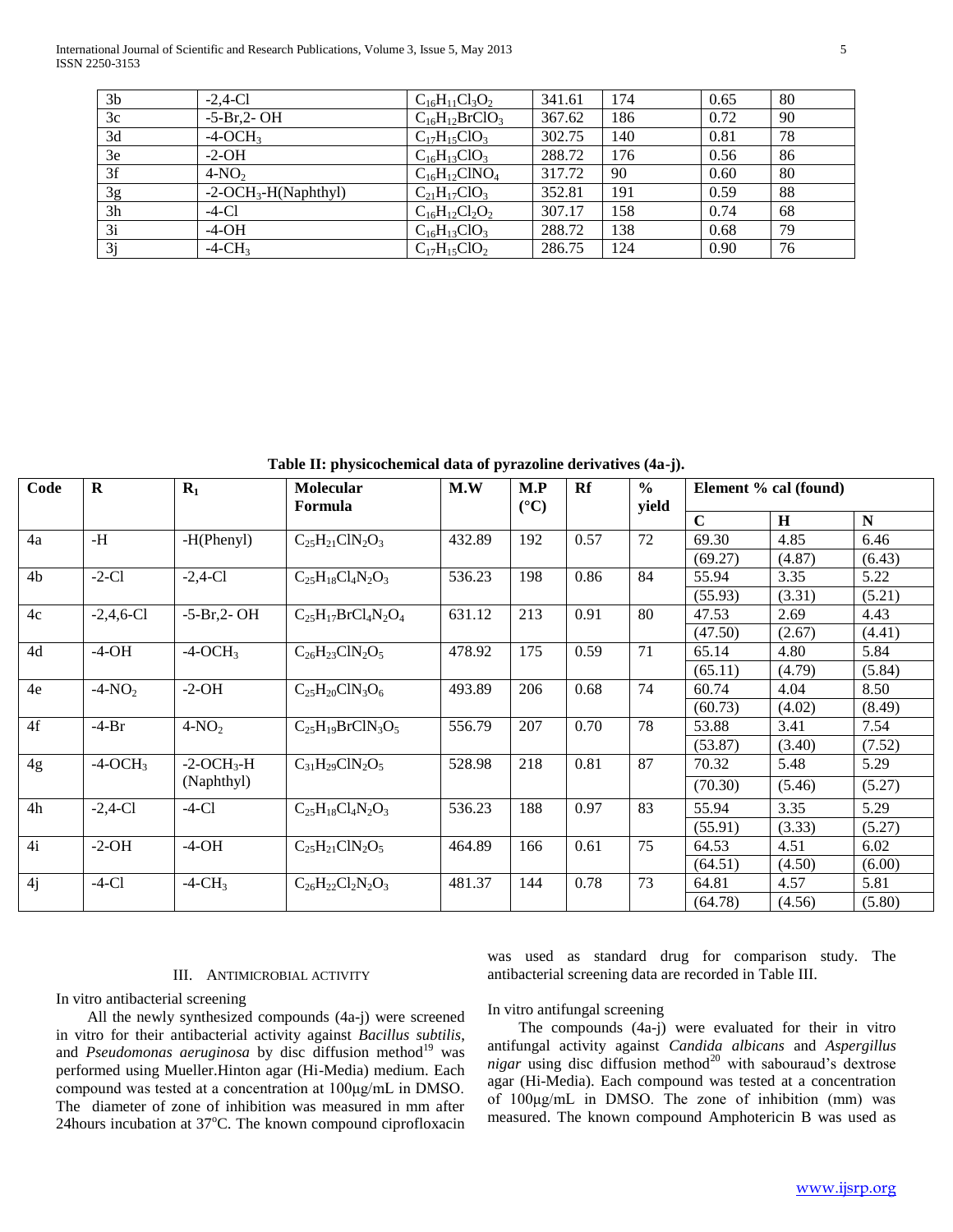standard drug for comparison study. The antifungal screening data are recorded in Table III.

| Code.          | <b>Antibacterial activity</b><br>Zone of inhibition (in mm) |                           | <b>Antifungal activity</b><br>Zone of inhibition (in mm) |                             |  |
|----------------|-------------------------------------------------------------|---------------------------|----------------------------------------------------------|-----------------------------|--|
|                | <b>Bacillus subtilis</b>                                    | Pseudomonas<br>aeruginosa | Candida<br>albicans                                      | <b>Aspergillus</b><br>nigar |  |
| 4a             | 10                                                          | 8                         | 12                                                       | 13                          |  |
| 4b             | 13                                                          | 12                        | 23                                                       | 10                          |  |
| 4c             | 27                                                          | 25                        | 23                                                       | 24                          |  |
| 4d             | 12                                                          | 11                        | 13                                                       | 15                          |  |
| 4e             | 25                                                          | 17                        | 15                                                       | 12                          |  |
| 4f             | 26                                                          | 19                        | 16                                                       | 16                          |  |
| 4g             | 15                                                          | 28                        | 14                                                       | 18                          |  |
| 4h             | 11                                                          | 12                        | 23                                                       | 15                          |  |
| 4i             | 10                                                          | 10                        | 7                                                        | 8                           |  |
| 4j             | 8                                                           | $\tau$                    | 9                                                        | 10                          |  |
| Ciprofloxacin  | 37                                                          | 38                        | -ve                                                      | -ve                         |  |
| Amphotericin B | -ve                                                         | -ve                       | 35                                                       | 36                          |  |

**Table III: Antimicrobial activity data of pyrazoline derivatives 4(a-j).**

#### IV. RESULTS AND DISCUSSION

 All the reactions were carried out under prescribed laboratory conditions. The solvents and reagents used in synthetic work were of laboratory grade and were purified by distillation. The title compounds 2-(ortho & para substituted phenoxy)-1-(3-(3-chloro-4-methoxyphenyl)-5-(substituted

phenyl)-4,5-dihydro pyrazol -1-yl)ethanone 4(a-j) were obtained by the cyclisation rection shown by the mixture of 2-(ortho and para substituted phenoxy)acetohydrazide and 1-(3-chloro-4 methoxyphenyl)-3-(substituted phenyl)prop-2-en-1-one resulted in good yields (71-87%). All the synthesized pyrazoline derivatives were screened for antibacterial activity showing moderate to significant activity against bacterial strains i.e., *Bacillus subtilis* (Gram positive), *Pseudomonas aeruginosa*  (Gram negative) and fungal strains i.e., *Candida albicans* and *Aspergillus nigar* using cup-plate method. Compound (4g) has shown significant activity against *Pseudomonas aeruginosa* due to the presence of substituted naphthyl group. From the above observations it is evident that the compounds that contain chloro, bromo and nitro groups have shown maximum activity against tested microorganisms. The  ${}^{1}$ HNMR spectra of pyrazolines (4a-j) displayed three characteristic signals due to the diastereotopic proton  $17,18$ . (Ha,Hb and Hx). The Ha proton, was cis to Hx resonated upfield in the range δ 3.13-3.25 as doublet of doublet (dd, J= $\sim$ 18.07 and 4.60Hz), while the Hb proton was trans to Hx resonated downfield in the range of  $\delta$  3.45-3.58 (dd, J=17.89 and

12.21Hz). The Hx proton which was vicinal to two methylene protons (Ha & Hb) was also observed as doublet of doublet at δ values ranging from  $5.20 - 5.65$  (dd, J=11.74 and 4.66Hz).

#### V. CONCLUSION

 The present study is aimed to synthesize, characterize and also to evaluate the antimicrobial activity of some new chalcones and 1,5-disubstituted pyrazoline derivatives bearing p-methoxym-chloro phenyl moiety. All the synthesized pyrazoline derivatives have shown promising antimicrobial results and some are showing zone of inhibition (mm) very similar to the standard drug used. Investigations are in progress to explore the possible mechanism of action of the synthesized compounds.

#### ACKNOWLEDGEMENTS

 The authors wish to thank HOD, Department of chemistry, Manipal Institute of Technology, Manipal University, Manipal and Department of Biotechnology, Manipal college of Pharmaceutical Sciences for their support to carry out the synthesis and antimicrobial activity.

#### **REFERENCES**

[1] Nimavat KS, Popat KH, Joshi HS. Synthesis, anticancer, antitubercular andantimicrobial activity of 1-substituted 3-aryl-5-(3'-bromophenyl) pyrazolines. Ind J Het Chem 2003;12:225-28.